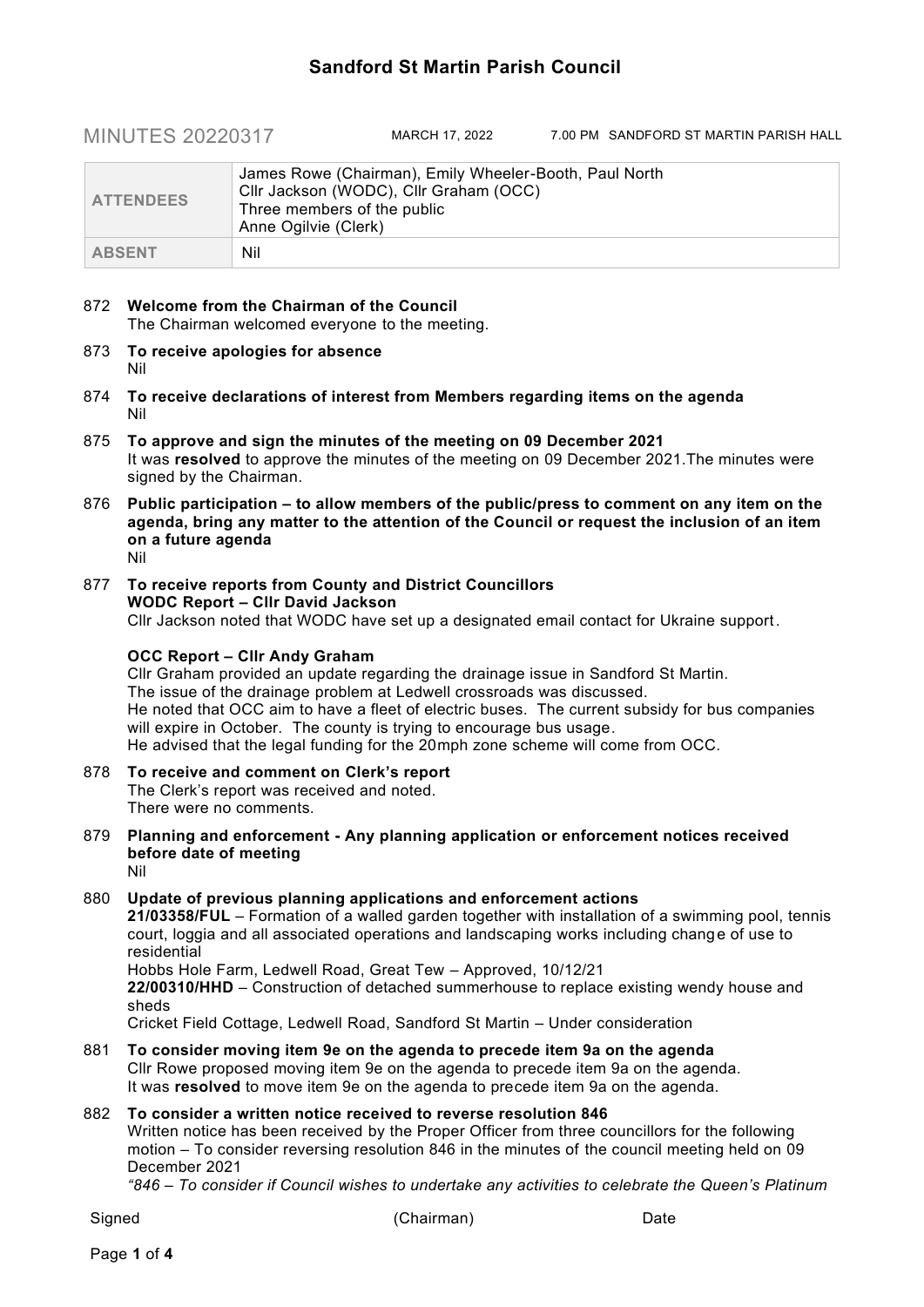# **Sandford St Martin Parish Council**

*Jubilee and agree actions (continued from September's meeting)*

*It was resolved that the council would not be undertaking any activities to celebrate the Queen's Platinum Jubilee, and no funding would be included in the 2022-23 budget"*

It was **resolved** to reverse resolution 846 in the minutes of the council meeting held on 09 December 2021.

#### 883 **To consider proposal for a Platinum Jubilee event from Cllr Wheeler-Booth and agree actions**

It was **resolved** that the council would organise a Platinum Jubilee event, based at Sandford St Martin Parish Hall on Sunday 05 June 2022.

It was **resolved** to set up a Working Group for the event.

It was **resolved** that Cllr Wheeler-Booth would represent the council on the Working Group.

It was **resolved** to delegate authority to the Clerk to create the Terms of Reference for the Working Group.

It was **resolved** to delegate authority to the Clerk to spend up to £500 on the event.

It was noted that a risk assessment will be required for the event.

It was noted that the council has received the offer of a donation of champagne from a resident for a toast.

#### 884 **To receive an update regarding AirBnBs in the parish and agree actions**

The Clerk informed the council that a Planning Officer has been assigned to answer the council's questions, but no answers have been provided to date.

#### 885 **To receive an update on the election from the Clerk and agree actions**

The Clerk provided an update regarding the election.

Nomination papers must be delivered by hand to the Council Offices in Woodgreen between Monday 28 March and 4pm Tuesday 05 April.

Applications for inclusion on the electoral roll must be made by Thursday 14 April.

The publication of Notice of Poll will be made on 26 April.

The election will be held on Thursday 05 May, from 7am to 10 pm.

Current members will retire and new member will come into office on Monday 09 May.

It was **resolved** to delegate authority to the Clerk to authorise spending necessary for the election process.

#### 886 **To consider date and format for the Annual Parish Meeting**

It was **resolved** to hold the Annual Parish Meeting immediately before the Annual Council Meeting in May.

#### 887 **To consider purchase two litter-pickers for use by residents**

It was **resolved** to purchase two litter-pickers for use by residents, to be kept in the Parish Hall foyer.

It was **resolved** to purchase two hi-vis vests for use by residents, to be kept in the Parish Hall foyer.

It was **resolved** to delegate authority to the Clerk to purchase these items, to a maximum of £50.

#### 888 **To ratify expenditure since last meeting**

|     | It was resolved to approve the following: |                                     |         |            |  |  |
|-----|-------------------------------------------|-------------------------------------|---------|------------|--|--|
|     | Clerk salary                              | December 2021                       |         | chq 100676 |  |  |
|     | <b>HMRC</b>                               | <b>PAYE/NI December 2021</b>        |         | chq 100677 |  |  |
|     | Clerk salary                              | January 2022                        |         | chq 100681 |  |  |
|     | <b>HMRC</b>                               | PAYE/NI January 2022                |         | chq 100682 |  |  |
|     | <b>ICO</b>                                | Annual renewal                      | £40.00  | chq 100678 |  |  |
|     | TP Jones & Co                             | Payroll Oct-Dec 2021                | £58.50  | chq 100679 |  |  |
|     | <b>SLCC</b>                               | Practitioners' Conference (part)    | £30.00  | chq 100680 |  |  |
|     | <b>OALC</b>                               | Training                            | £6.00   | chq 100683 |  |  |
|     | Sandford St Martin Church Grass cutting   |                                     | £250.00 | chq 100684 |  |  |
|     | Anne Ogilvie                              | Reimbursement of expenses           | £25.57  | chq 100685 |  |  |
| 889 | To approve current expenditure            |                                     |         |            |  |  |
|     | It was resolved to approve the following: |                                     |         |            |  |  |
|     | <b>OALC</b>                               | Annual membership                   | £150.00 | chq 100686 |  |  |
|     | Spelsbury Down Farm                       | Rent of land to rear of Parish Hall | £15.00  | chq 100687 |  |  |
|     | CFO                                       | Annual membership                   | £35.00  | chq 100688 |  |  |
|     | <b>Parish Online</b>                      | Annual membership                   | £38.40  | chq 100689 |  |  |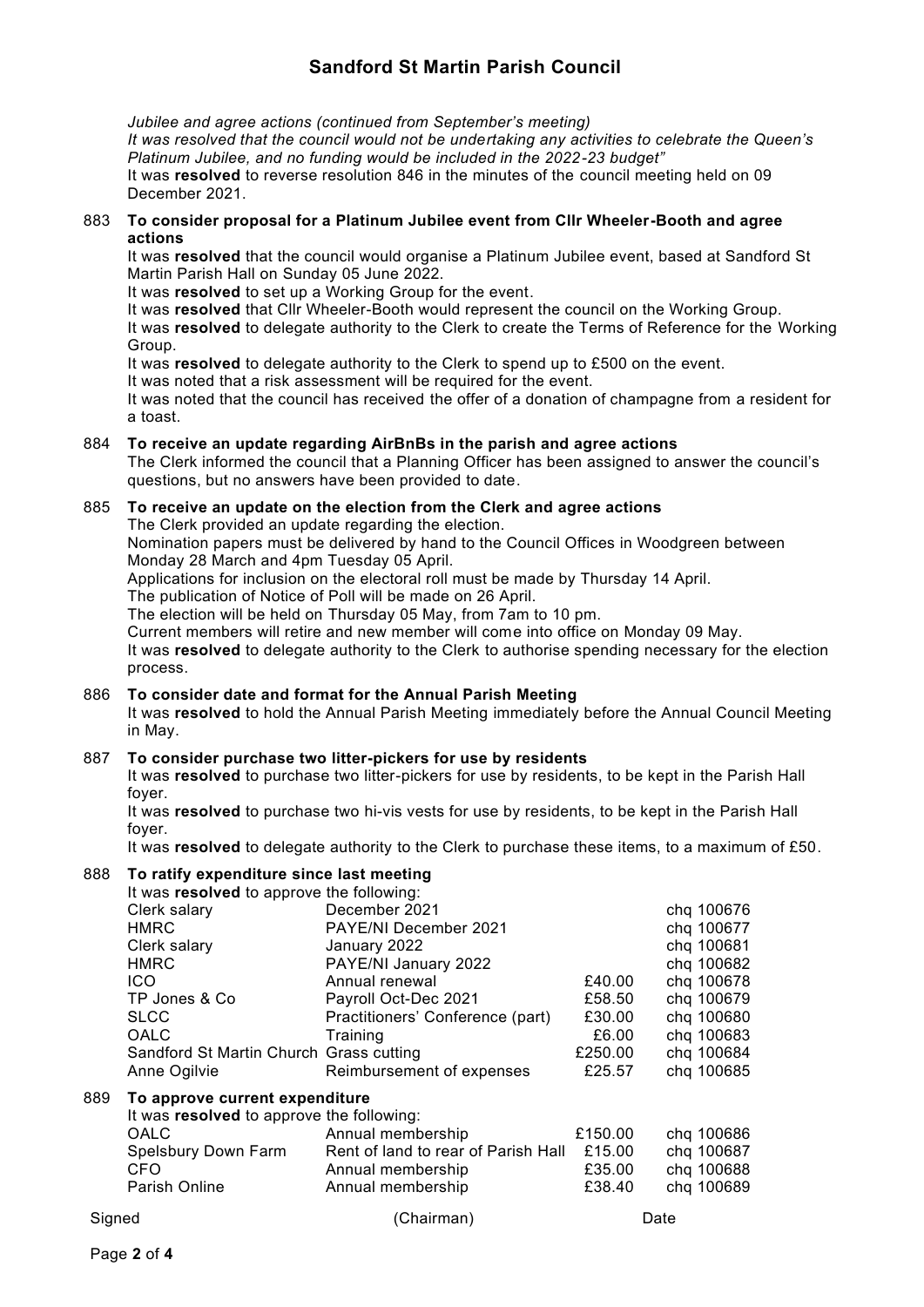### **Sandford St Martin Parish Council**

| Anne Ogilvie            | Reimbursement of expenses        | £18.46 | chg 100693 |
|-------------------------|----------------------------------|--------|------------|
| Clerk salary            | February 2022                    |        | chg 100691 |
| HMRC.                   | PAYE/NI February 2022            |        | chg 100692 |
| <b>OCC Pension Fund</b> | January & February contributions |        | chg 100690 |

890 **To instruct bank signatories to sign approved payments or process bank transfers** It was **resolved** to instruct the bank signatory to sign the approved payments.

- 891 **To note monies received** HMRC £177.95 VAT reclaim
- 892 **To receive update of current status of bank account** Current account as of 25 February 2022 - £11,031.45.

#### 893 **To approve budget update**

It was **resolved** to approve the budget update to 28 February 2022. It was noted that 65% of the budget had been spent. It was noted that some budget lines are, or it is anticipated will be, over spent by the end of the financial year. A virement report has been created for council consideration.

### 894 **To review and approve the virement report**

It was **resolved** to approve the virement report: funds to be moved from the Mileage, Publications and External Auditor budget lines to cover overspend in the Salary and Training budget lines. It was **resolved** to use £160 from General Reserves to cover the council's pension contribution for this financial year.

- 895 **To approve bank reconciliation** It was **resolved** to approve the bank reconciliations of 24 December 2021, 27 January 2022, and 25 February 2022.
- 896 **To approve finance update** It was **resolved** to approve the finance file to 11 March 2022. Receipts - £6,967.95 Payments - £4,516.96 Balance - £10,781.45
- 897 **To approve the reserve update** It was **resolved** to approve the reserve and earmarked reserve update report.
- 898 **To review and approve the Business Continuity Policy** It was **resolved** to approve the Business Continuity Policy.
- 899 **To review and approve the Virtual Meeting Procedure** It was **resolved** to approve the Virtual Meeting Procedure.
- 900 **To review and approve the Freedom of Information Scheme** It was **resolved** to approve the Freedom of Information Scheme
- 901 **To review and approve the Community Engagement Policy** It was **resolved** to approve the Community Engagement Policy.
- 902 **To review and approve the Co-option Policy** It was **resolved** to approve the Co-option Policy.
- 903 **To review and approve the Press and Media Policy** It was **resolved** to approve the Press and Media Policy.
- 904 **To review and approve the Staff Recruitment and Retention Policy** It was **resolved** to approve the Staff Recruitment and Retention Policy.
- 905 **To review and approve the Gifts and Hospitality Register Guidance** It was **resolved** to approve the Gifts and Hospitality Register Guidance.
- 906 **To review and approve the Expenses Policy** It was **resolved** to approve the Expenses Policy.
- 907 **To review and approve the Reserves Policy** It was **resolved** to approve the Reserves Policy.